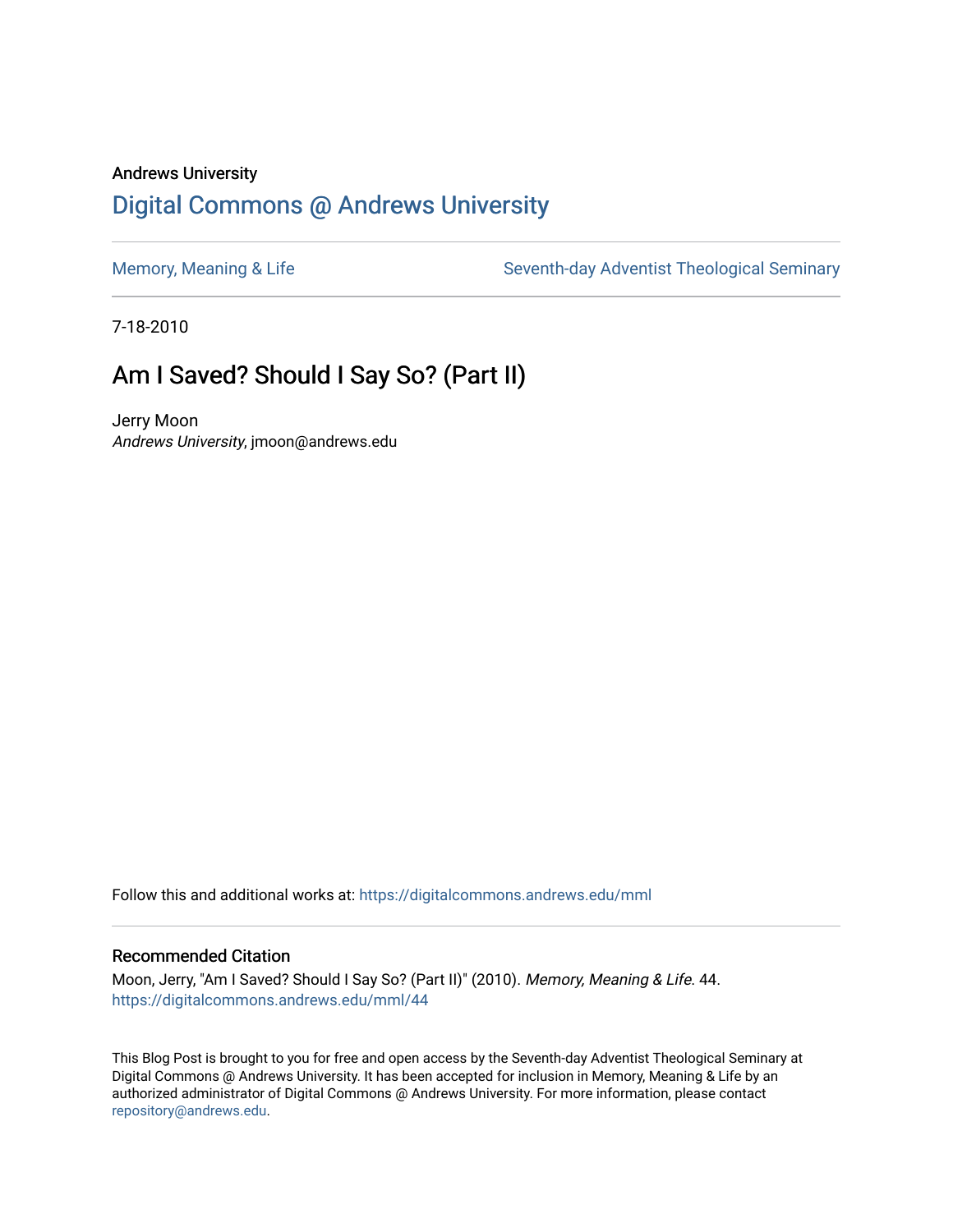The Wayback Machine - http://web.archive.org/web/20100810025741/http://www.memorymeaningfaith.org:80/blog/20…

# **[Memory, Meaning & Faith](http://web.archive.org/web/20100810025741/http://www.memorymeaningfaith.org/blog/)**

[Main](http://web.archive.org/web/20100810025741/http://www.memorymeaningfaith.org/blog) [About](http://web.archive.org/web/20100810025741/http://www.memorymeaningfaith.org/blog/about.html) [Archives](http://web.archive.org/web/20100810025741/http://www.memorymeaningfaith.org/blog/archives.html) July 18, 2010 **Am I Saved? Should I Say So? (Part II)**

#### by Jerry Moon

As established in [Part I](http://web.archive.org/web/20100810025741/http://are-saved-should-say-so-i/) of this two-part series, Ellen White's counsels on how to find true assurance underscore the truth that the ground of salvation is in the merit of Christ alone. To those seeking to merit salvation, she writes,

It makes all the difference in the world with us spiritually whether we rely upon God without doubt, as upon a sure foundation, or whether we are seeking to find some righteousness in ourselves before we come to Him. Look away from self to the Lamb of God, that taketh away the sin of the world.

To others who "seem to feel that they must be on probation, and must prove to the Lord that they are reformed before they can claim His blessing," she reassures that

these dear souls may claim the blessing of God even now. They *must have His grace, the spirit of Christ to help their infirmities, or they cannot form Christian characters*. Jesus loves to have us come to Him just as we are,—sinful, helpless, dependent. [\(RH April 22, 1884](http://web.archive.org/web/20100810025741/http://egwdatabase.whiteestate.org/nxt/gateway.dll?f=templates$fn=default.htm$vid=default), emphasis supplied)

#### **Present Assurance**

To those who doubt the availability of *present* assurance, Ellen White cautions,

You are not to look to the future, thinking that at some distant day you are to be made holy; it is *now* that you are to be sanctified through the truth. . . . No one can make himself better, but we are to come to Jesus as we are, earnestly desiring to be cleansed from every spot and stain of sin, and receive the gift of the Holy Spirit. *We are not to doubt his mercy, and say, "I do not know whether I shall be saved or not."* By living faith we must lay hold of his promise, for he has said, "Though your sins be as scarlet, they shall be as white as snow." (ST April 4, 1892, emphasis supplied)

Each one of you may know for yourself that you have a living Saviour, that he is your helper and your God. *You need not stand where you say, "I do not know whether I am saved."* Do you believe in Christ as your personal Saviour? If you do, then rejoice. (GCB April 10, 1901, emphasis supplied)

It is God that circumcises the heart. The whole work is the Lord's from the beginning to the end. The perishing sinner may say: "I am a lost sinner; but Christ came to seek and to save that which was lost. He says, 'I came not to call the righteous, but sinners to repentance' (Mark 2:17). I am a sinner, and He died upon Calvary's cross to save me. *I need not remain a moment longer unsaved.* He died and rose again for my justification, and *He will save me now*. I accept the forgiveness He has promised." (1SM 392, emphasis supplied)

On maintaining the experience of assurance, Ellen White declared that

Nothing is apparently more helpless, yet really more invincible, than the soul that feels its nothingness and relies wholly on the merits of the Saviour. By prayer, by the study of His word, by faith in His abiding presence, the weakest of human beings may live in contact with the living Christ, and He will hold them by a hand that will never let go." (MH 182)

### **Warnings Against False Assurance**

Ellen White's frequent concentration on the external evidences of salvation is an expression of her concern that many who think they are saved will find out too late that they are lost  $(Matt 7:21-23; 8:11-12)$  $(Matt 7:21-23; 8:11-12)$  $(Matt 7:21-23; 8:11-12)$  $(Matt 7:21-23; 8:11-12)$ . In view of this danger she often quotes Paul, "Examine yourselves, whether you are in the faith" [\(2 Cor 13:5](http://web.archive.org/web/20100810025741/http://www.biblestudytools.com/nrs/2-corinthians/13-5.html); FE 214). "Deal truly with your own soul," she warns. "Be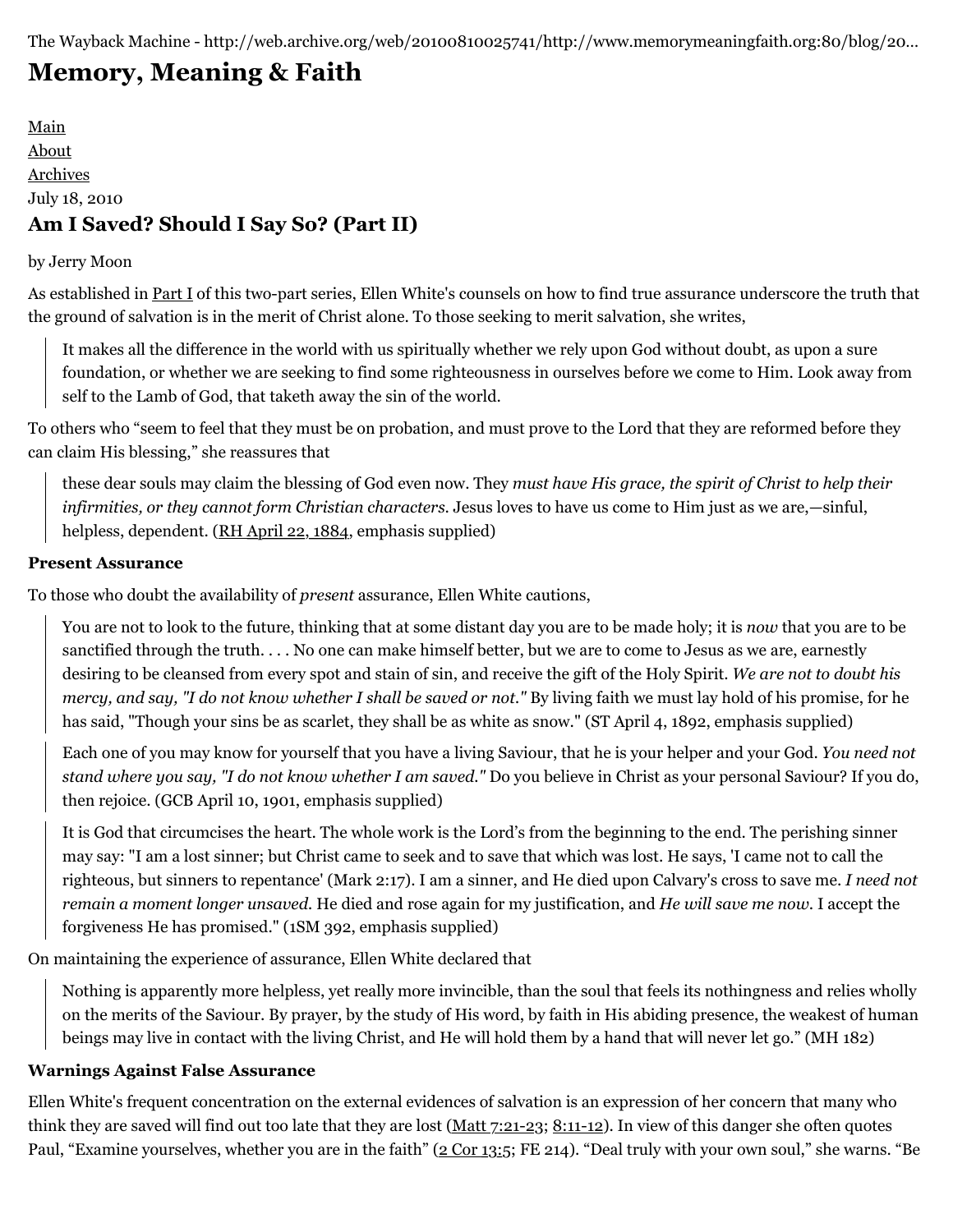as earnest, as persistent, as you would be if your mortal life were at stake. This is a matter to be settled between God and your own soul, settled for eternity. A supposed hope, and nothing more, will prove your ruin" (SC 35).

Again, "Desires for goodness and holiness are right as far as they go; but if you stop here, they will avail nothing. Many will be lost while hoping and desiring to be Christians. They do not come to the point of yielding the will to God." (SC 47-48).

#### **Misconceptions About Ellen White And Assurance**

Most of the misconceptions about her concept of assurance spring from a few passages that are clearly warnings against false assurance, particularly antinomianism, but are not denials of true assurance. She warns that "We are never to rest in a *satisfied condition*, and *cease to make advancement*, saying, 'I am saved.'"

Her opposition here is not against the use of the words "I am saved," but against an attitude sometimes expressed by those words, that ongoing spiritual life and growth are unnecessary.

When this idea is entertained, the motives for watchfulness, for prayers, for earnest endeavor to press onward to higher attainments, cease to exist. . . . As long as man is *full of weakness—for of himself he cannot save his soul—*he should never dare to say, "I am [eternally, irrevocably] saved." (1SM 314, emphasis supplied)

Notice that the ground of her warning against a presumptuous claim of assurance is the fundamental gospel fact that man "cannot save his soul." The one who knows he or she has no basis for salvation except the atonement of Christ will be the most careful not to presumptuously sin against such love.

A similar admonition against false assurance cautions that

Never can we safely *put confidence in self or feel, this side of heaven, that we are secure against temptation*. . . . Those who accept Christ, and in their first confidence say, I am saved, are in danger of trusting to themselves. They lose sight of their own weakness and their constant need of divine strength. They are unprepared for Satan's devices, and under temptation many, like Peter, fall into the very depths of sin. . . . 'Let him that thinketh he standeth, take heed lest he fall.' 1 Cor. 10:12. Our only safety is in constant distrust of self, and dependence on Christ. (COL 155, emphasis supplied)

"Saved" is here equated with putting "confidence in self" and feeling that one is "secure against temptation." But right in the midst of these cautions, occurs the balancing assertion that "when we give ourselves to Christ" we may "know that He accepts us," showing that her polemic is not against true biblical assurance, but against presumption leading to false assurance.

#### **True Assurance**

But the few instances of warning against false assurance do not by any means negate her strong teaching on true assurance. On the contrary, she insisted that "it is *essential* to have faith in Jesus, and to believe you are saved through Him" (RH Nov. 1, 1892, emphasis supplied). Of herself she wrote, "*Jesus has saved me*, though I had nothing to present to Him" (RH July 14, 1891, emphasis supplied).

"The perishing sinner . . . need not remain a moment longer unsaved'" (1SM 392). Repentant sinners may "claim the blessing of God even now" (3SM 150). The believer "need not stand where you say, 'I do not know whether I am saved" (GCB April 10, 1901). And the one who clings to Christ with present active faith can be "as safe as though inside the city of God" (10MR 175).

In summary, those who come to God in the way that Scripture has prescribed, have every right to claim His salvation, and He will keep them to the end. Ellen White's strong warnings against the misuse of the claim, "I am saved" were not directed at a true biblical concept of present assurance in Christ, but against the idea of an irreversible guarantee leading to selfconfidence, presumption, and casual disobedience. She was equally as forceful when writing about the necessity of true present assurance—understood in the context of justification by faith, daily connection with Christ; and obedience to the known will of God.

*For more study download Dr. Moon's lecture notes: [08 Assurance 2009-02-20](http://web.archive.org/web/20100810025741/http://www.memorymeaningfaith.org/files/08-assurance-2009-02-20.doc), [08a Assurance, 2003](http://web.archive.org/web/20100810025741/http://www.memorymeaningfaith.org/files/08a-assurance-2003.doc)*

 $|?|$ 

 $\overline{\phantom{a}}$